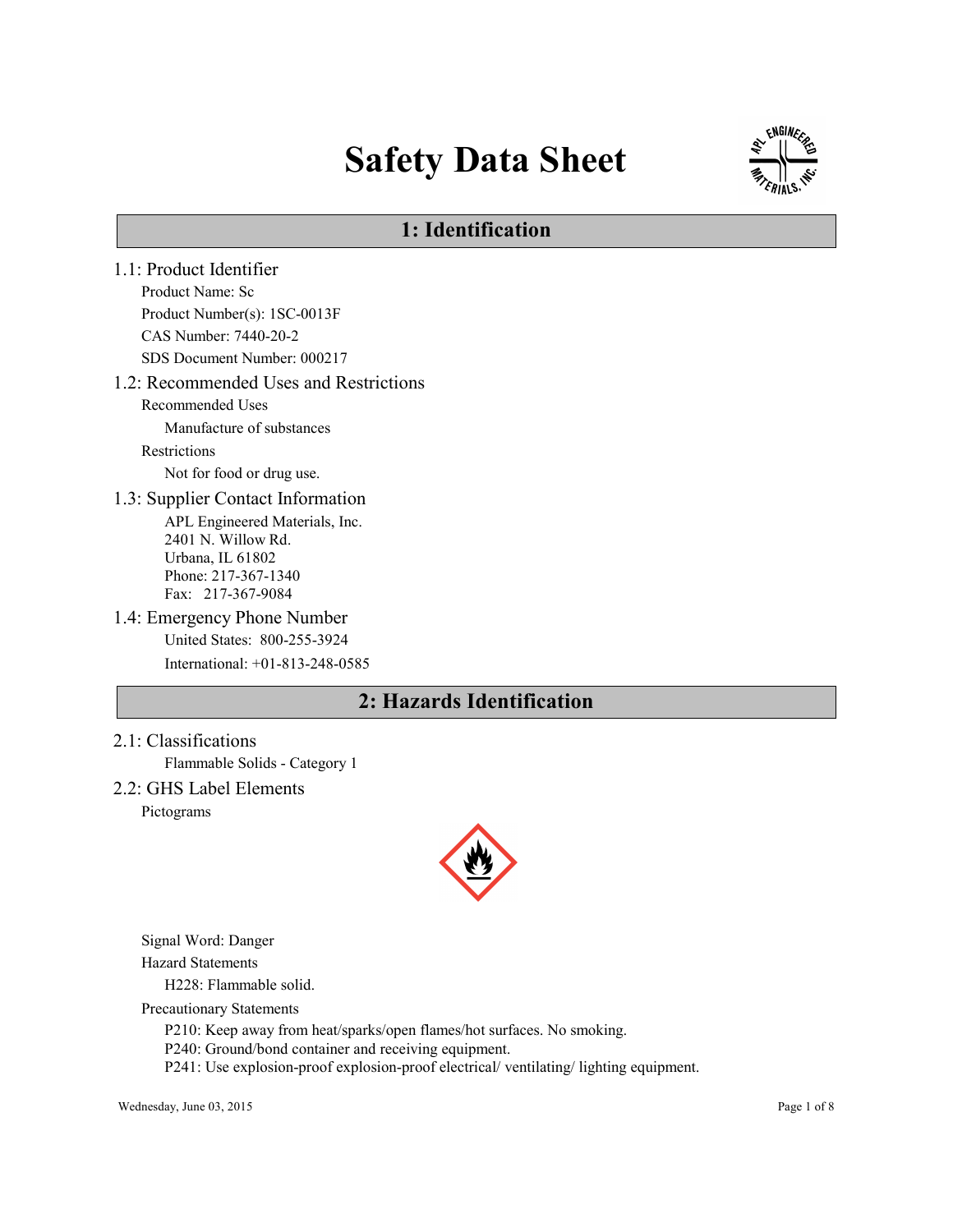P280: Wear protective gloves, clothing, and eyewear.

P370 + P378: In case of fire: Use dry chemical or class D metal fire agent for extinction.

#### 2.3: Hazards Not Otherwise Classified or Not Covered by GHS

None.

2.4: Amount(s) of substances with unknown toxicity

None

| 3: Composition/Information on Ingredients |     |     |                                                  |       |          |
|-------------------------------------------|-----|-----|--------------------------------------------------|-------|----------|
| $3.1$ : Ingredient                        |     |     | .Weight% .Formula .CAS Number .Mol Wt .EC Number |       |          |
| Sc.                                       | 100 | Sc. | 7440-20-2                                        | 44 96 | 231-12-2 |

3.2: Other Hazardous components

none

- 3.3: Trade Secret Disclaimer
	- none
- 3.4: Synonyms

Scandium

### 4: First Aid Measures

#### 4.1: First Aid

#### General

Consult with physician and provide this Safety Data Sheet

Remove person from area of exposure and remove any contaminated clothing

In contact with eyes

Flush eyes with plenty of water for at least 15 minutes, occasionally lifting the upper and lower eyelids. Seek medical attention if irritation develops or persists

#### In contact with skin

Wash thoroughly with soap and plenty of water. Remove all contaminated clothing for proper laundering. Seek medical attention if irritation develops or persists.

If swallowed

If conscious and alert, rinse mouth and drink 2-4 cupfuls of water. Never give anything by mouth to an unconscious person. Do NOT induce vomiting. Get medical aid.

#### If inhaled

Remove from exposure to fresh air immediately. If breathing is difficult, give oxygen. Get medical aid. If breathing has ceased apply artificial respiration using oxygen and a suitable mechanical device such as a bag and a mask.

#### 4.2: Most important symptoms and effects; acute and delayed No data available.

#### 4.3: Indication of any immediate medical attention and special treatment needed no data available

# 5: Fire Fighting Measures

#### 5.1: Fire extinguishing media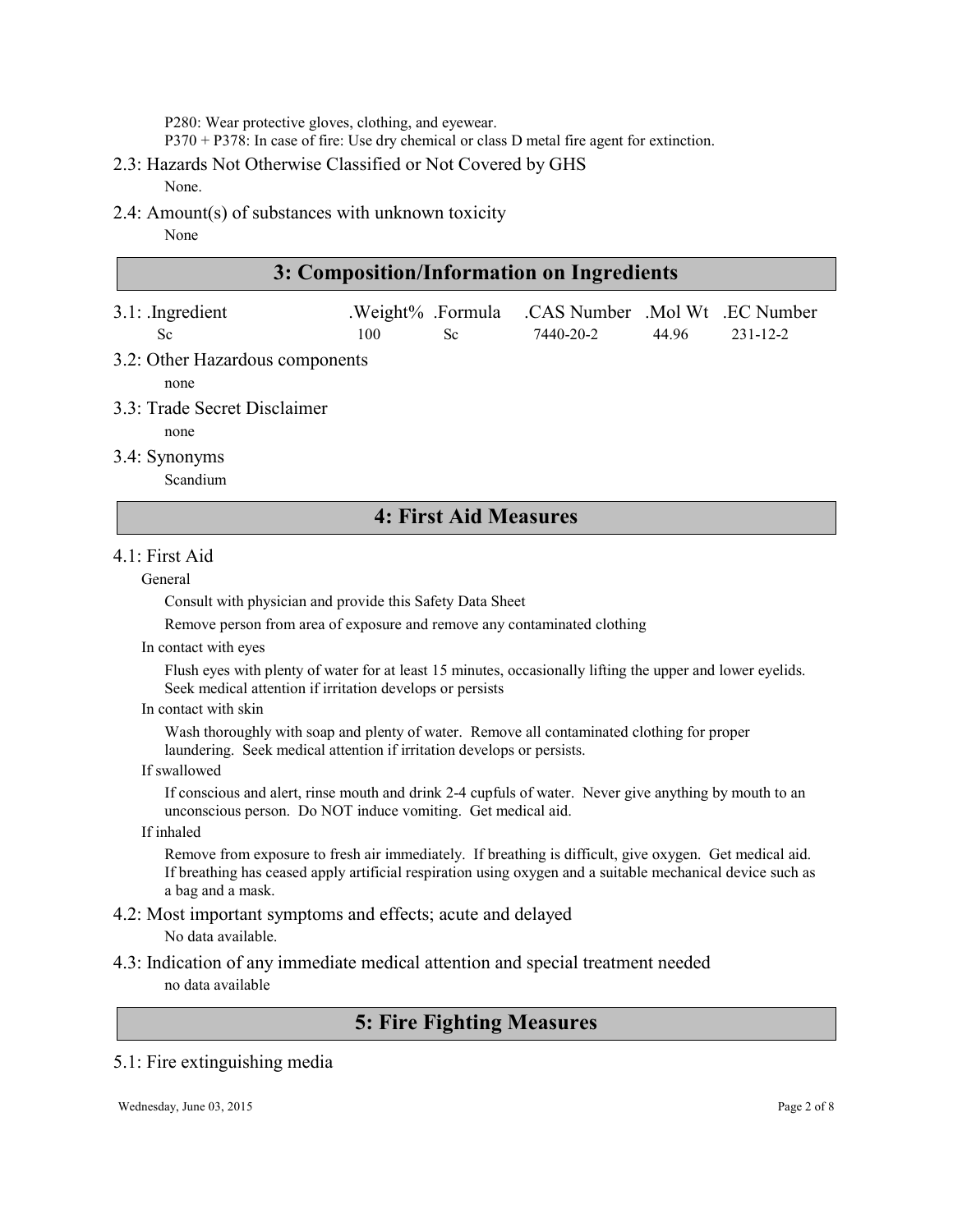class D metal fire agent dry chemical

- 5.2: Specific hazards arising from the substance or mixture scandium oxides
- 5.3: Special protective equipment and precautions for firefighters. Wear self contained breathing apparatus for fire fighting if necessary

### 6: Accidental Release Measures

6.1: Personal precautions, protective equipment, and emergency procedures.

Use personal protective equipment.

Avoid dust formation.

Ensure adequate ventilation.

Evacuate personnel to safe areas.

Avoid breathing dust.

For personal protection see section 8.

Keep away from ignition sources

#### 6.2: Methods and materials for containment and cleaning up.

Keep in suitable, closed containers for disposal.

Sweep up and shovel.

#### 6.3: Environmental precautions

Do not let product enter drains.

6.4: Disposal

Dispose of in accordance with local regulations. See section 13.

## 7: Handling and Storage

#### 7.1: Precautions for safe handling

Avoid contact with skin and eyes.

Avoid formation of dust and aerosols.

Provide appropriate exhaust ventilation at places where dust is formed.

Keep away from ignition sources.

See precautionary statements in section 2.2.

Avoid build up of electrostatic charge.

#### 7.2: Conditions for safe storage

Keep container tightly closed.

Store away from moisture.

Store in a dry and well-ventilated place.

Store under inert gas.

#### 7.3: Incompatibilities

strong oxidizing agents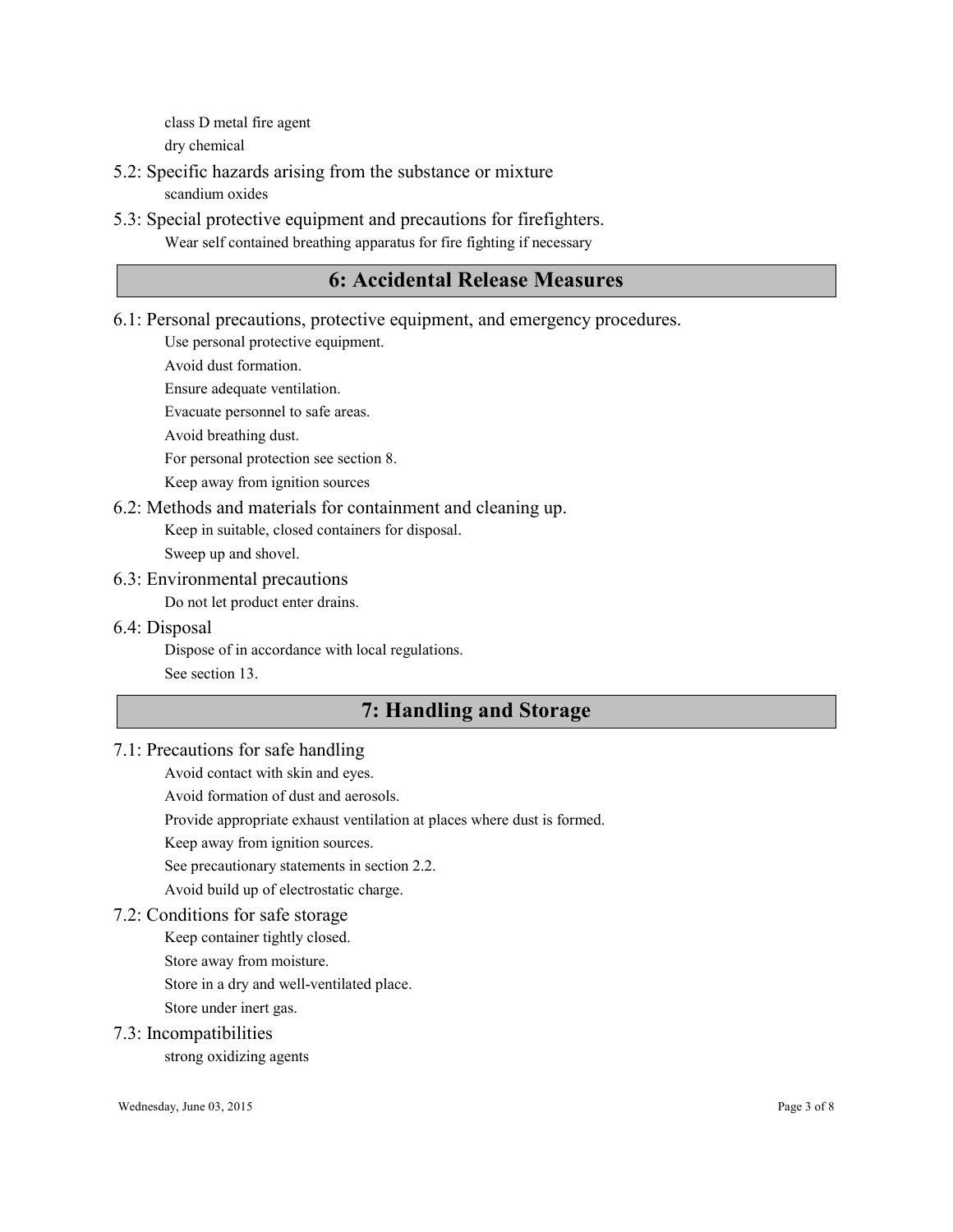halogens

strong acids

### 8: Exposure Controls/Personal Protection

8.1: Control parameters

```
OSHA permissible exposure limit (PEL)
```
not listed

```
ACGIH threshold limit value (TLV)
```
not listed

NIOSH recommended exposure limit (REL)

not listed

#### 8.2: Engineering controls

Facilities storing or utilizing this material should be equipped with an eyewash facility and a safety shower Use adequate ventilation to keep airborne concentrations low

#### 8.3: Personal protective equipment

Eyes

Wear appropriate protective eyeglasses or chemical safety goggles as described by OSHA's eye and face protection regulations in 29 CFR 1910.133 or European Standard EN166

Skin

Wear appropriate, chemical-resistant protective gloves to prevent skin exposure.

Clothing

Wear appropriate protective clothing to prevent skin exposure

Respirator

Follow the OSHA respirator regulations found in 29CFR 1910.134 or European Standard EN 149. Always use a NIOSH or European Standard EN 149 approved respirator when necessary

# 9: Physical and Chemical Properties

9.a: Appearance

State: Solid

Form: Pieces

Color: grey

9.b: Odor: no data available

- 9.c: Odor threshold: no data available
- 9.d: pH: no data available
- 9.e: Melting point / freezing point: Melting point/range: 1,540 °C (2,804 °F) lit.

9.f: Initial boiling point and range: 2,836 °C (5,137 °F) - lit.

- 9.g: Flashpoint: no data available
- 9.h: Evaporation rate: no data available
- 9.i: Flammability (solid, gas): no data available
- 9.j: Upper/lower flammability or explosive limits: no data available
- 9.k: Vapor pressure: no data available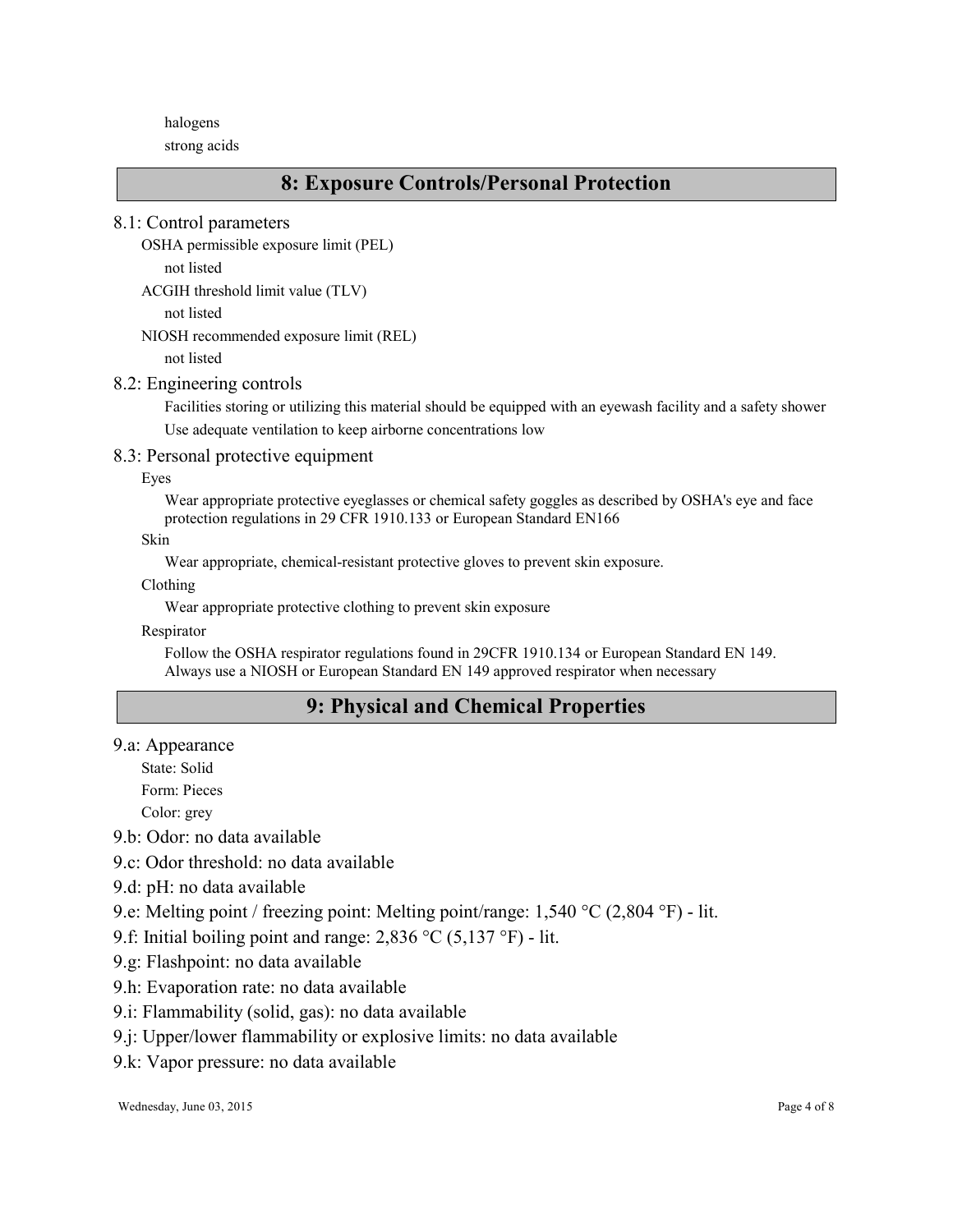9.l: Vapor density: no data available

9.m: Relative density: 2.99 g/mL at 25 °C (77 °F)

9.n: Water Solubility: no data available

9.o: Partition coefficient: n-octanol/water: no data available

9.p: Auto-ignition temperature: no data available

9.q: Decomposition temperature: no data available

9.r: Viscosity: no data available

# 10: Stability and Reactivity

#### 10.1: Reactivity

no data available

### 10.2: Chemical stability Stable under recommended storage conditions.

- 10.3: Possibility of hazardous reactions no data available
- 10.4: Conditions to avoid

10.5: Incompatible materials See section 7.3.

### 10.6: Hazardous decomposition products In the event of fire: see section 5.2

Other decomposition products - no data available

# 11: Toxicological Information

#### 11.1: Toxicity data

Acute toxicity - Oral no data available Acute toxicity - Dermal no data available Acute toxicity - Inhalation No data available. Skin corrosion/irritation no data available Eye damage/irritation No data available. Respiratory irritation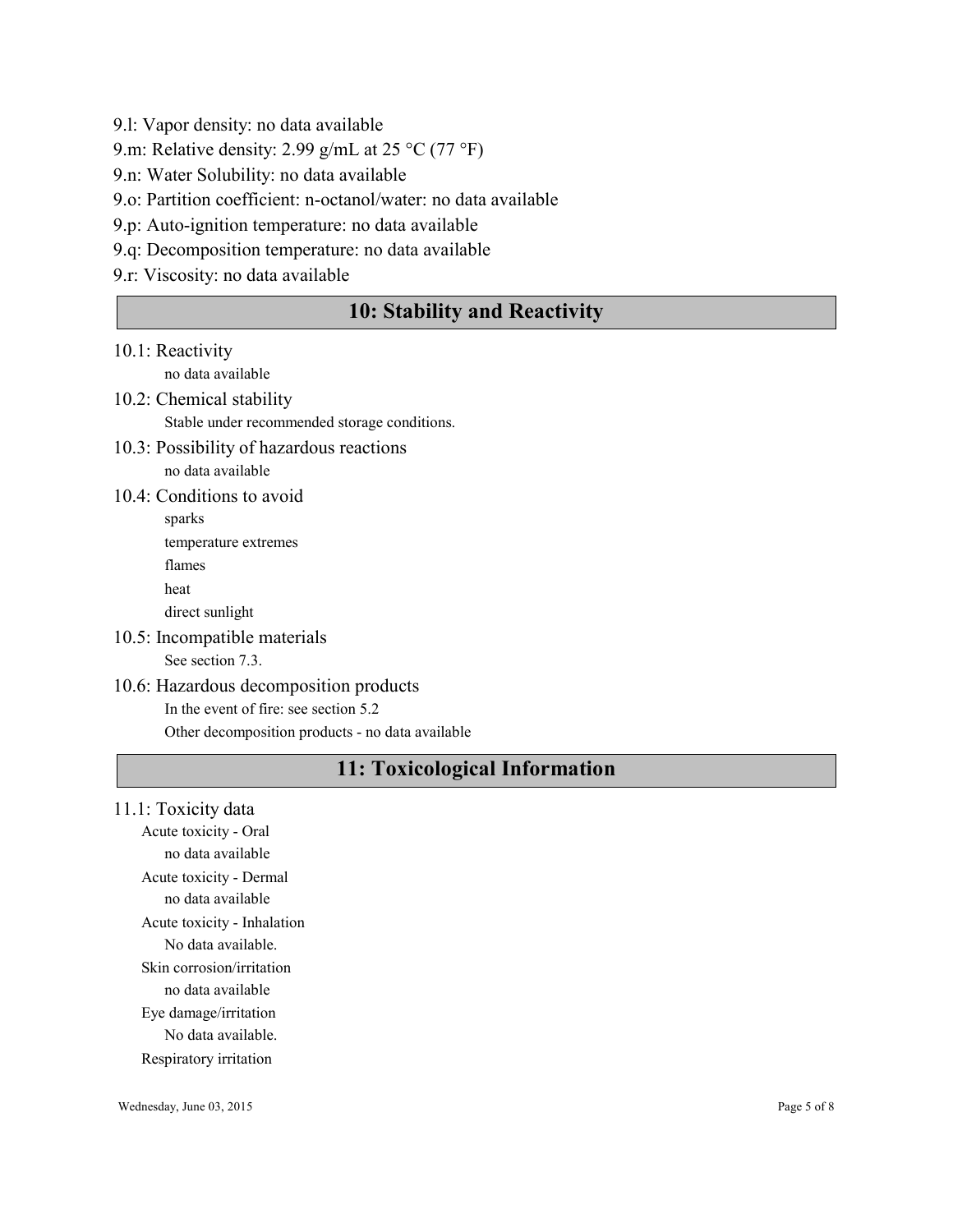No data available. Germ cell mutagenicity

no data available

Reproductive toxicity

no data available

Specific organ toxicity - single exposure

No data available.

Specific organ toxicity - repeated exposure

No data available.

Aspiration hazard

No data available.

Additional information

No data available.

ACGIH carcinogenicity

The ACGIH has not identified any component of this product present at levels greater than or equal to 0.1% as a probable, possible or confirmed human carcinogen.

#### IARC carcinogenicity

The IARC has not identified any component of this product present at levels greater than or equal to 0.1% as a probable, possible or confirmed human carcinogen.

#### NTP carcinogenicity

The NTP has not identified any component of this product present at levels greater than or equal to 0.1% as a probable, possible or confirmed human carcinogen.

OSHA carcinogenicity

OSHA has not identified any component of this product present at levels greater than or equal to 0.1% as a probable, possible or confirmed human carcinogen.

#### 11.2: Routes of exposure

skin

#### 11.3: Symptoms of exposure

See section 4.2

#### 11.4: Delayed and immediate effects of esposure

To the best of our knowledge the toxicological properties have not been thoroughly investigated.

# 12: Ecological Information

#### 12.1: Ecotoxicity

Toxicity to fish

No data available

Toxicity to daphnia and other aquatic invertebrates

No data available

#### Toxicity to algae/bacteria

No data available

#### 12.2: Persistence and degradability

no data available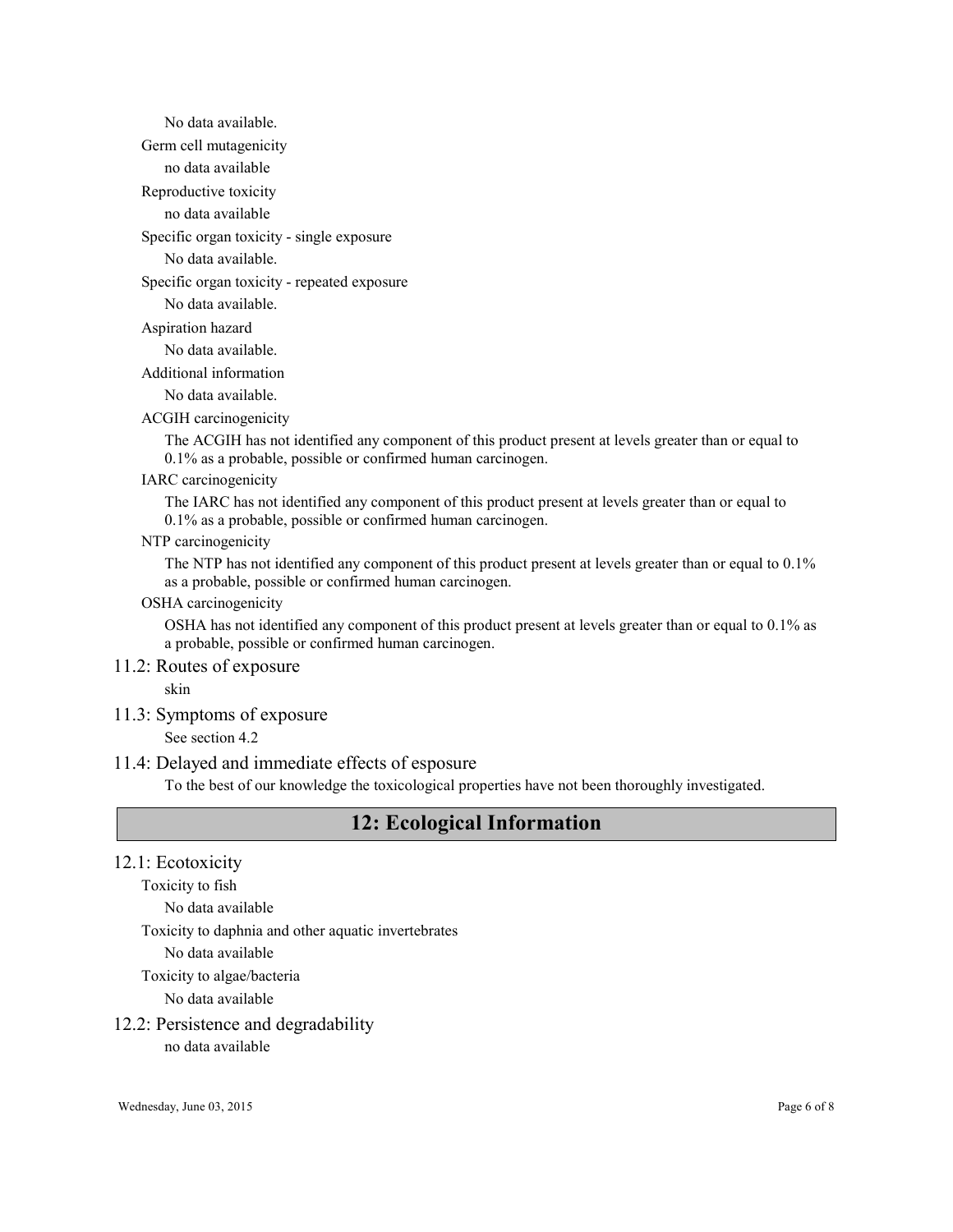### 12.3: Bioaccumulative potential

no data available

- 12.4: Mobility in soil no data available
- 12.5: Other effects no data available

# 13: Disposal Considerations

- 13.1: Waste treatment methods No data available
- 13.2: Safe handling See section 7.1.
- 13.3: Product disposal

Contact a licensed professional waste disposal service to dispose of this material.

13.4: Packaging disposal

Dispose of as unused product.

# 14: Transport Information

### 14.1: DOT(US)

UN Number: 3178

Proper Shipping Name: Flammable solid, inorganic, n.o.s. (Scandium) Packing Group: II

Shipping Class(es): 4.1 Marine Pollutant: No

### 14.2: IMDG

UN Number: 3178 Proper Shipping Name: Flammable solid, inorganic, n.o.s. (Scandium) Packing Group: II Shipping Class(es): 4.1 Marine Pollutant: No

### 14.3: IATA

UN Number: 3178 Proper Shipping Name: Flammable solid, inorganic, n.o.s. (Scandium) Packing Group: II Shipping Class(es): 4.1

### 14.4: Special Shipping Precautions

None

## 15: Regulatory Information

### 15.1: TSCA inventory